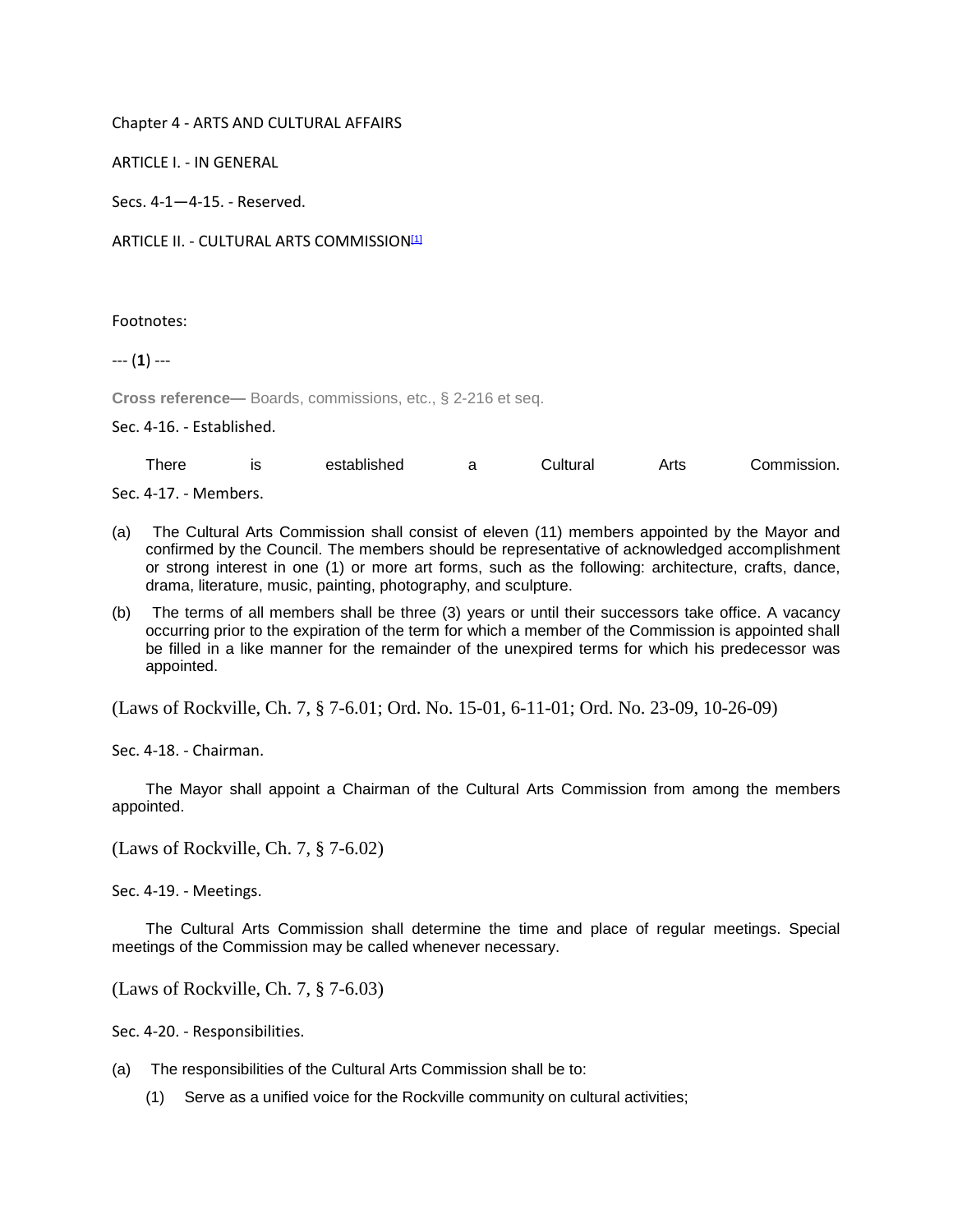- (2) Use its good offices to seek to coordinate the efforts of various Rockville cultural arts groups to avoid scheduling conflicts;
- (3) Encourage the use of appropriate City facilities such as Courthouse Square and the Rockville Civic Center as focal points for cultural activities;
- (4) Enhance the City's sense of community identity through sponsored cultural events;
- (5) Advise the Council regarding the status of cultural arts activities in the City;
- (6) Assist with the creation of a cultural atmosphere in the community through promotion of the arts;
- (7) Work with Federal, State, and County agencies such as the National Endowment for the Arts to obtain grants and aid which promote cultural activity in the City;
- (8) Encourage local art through displays in public buildings;
- (9) Encourage the development of arts and culture for the benefit of the citizens of the City;
- (10) Recommend to the Council appropriate programs, activities and utilization policies of City facilities which will lend to the further development of the City as a cultural center;
- (11) Foster education in public understanding and appreciation of the arts.
- (b) The Commission will be allowed to review and comment on budget proposals for operation of the Civic Center in its role as a cultural arts center and make recommendations to the City Manager and the Council on the annual budget, as it pertains to the arts. The Commission will be given the opportunity to review the design of all new City-owned culturally oriented buildings.

(Laws of Rockville, Ch. 7, §§ 7-6.00, 7-6.04)

Secs. 4-21—4-30. - Reserved.

ARTICLE III. - INCORPORATION OF WORKS OF ART IN PUBLIC ARCHITECTURE

Sec. 4-31. - Definitions.

The following words, terms and phrases, when used in this Article, shall have the meanings ascribed to them in this section, except where the context clearly indicates a different meaning:

*City construction project* means any construction project that is paid for wholly or in part by the City.

*Construction costs* does not include such items as land acquisition, architect fees and the furnishings.

*Construction project* means any capital project to construct or remodel any building, park, plaza, bridge, parking facility, above-ground structure, or any portion thereof, to be located within the City limits. "Construction project" does not include projects financed in whole or in part by the levy of special assessments, sheds, warehouses or other buildings of a temporary nature and projects where it is determined in accordance with section 4-34 that works of art are not desirable.

*Project* means any construction project that is subject to the requirements of this article.

*Works of art* means the application of skill and taste by an Artist according to aesthetic principles to an original creation in the visual, performing, or literary arts as defined in section 4-40 of this Chapter. "Works of art" does not include fixtures or features such as grates, streetlights, benches, signs, the choice or use of materials in architecture, or other design enhancements unless designed by an artist as a unique feature for the project. Landscaping does not qualify as a work of art.

(Laws of Rockville, Ch. 20, § 1-103; Ord. No. 3-04, § 1, 2-9-04)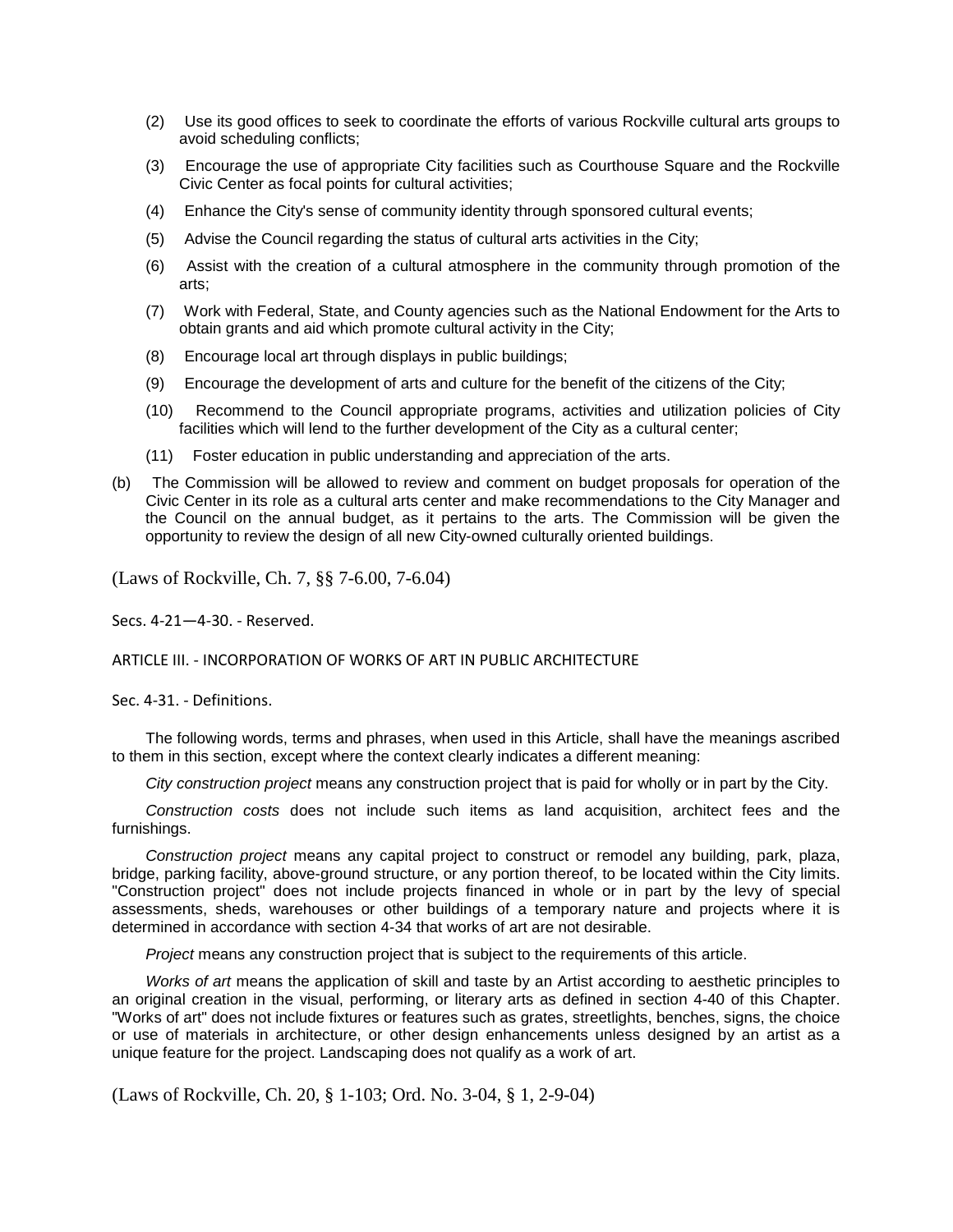Sec. 4-32. - Purposes.

The purpose of this article is to promote the general welfare by requiring and encouraging the use and incorporation of works of art in public architecture and to provide for the involvement of the City and the Cultural Arts Commission in the selection of the type of art to be used.

(Laws of Rockville, Ch. 20, § 1-102)

Sec. 4-33. - Interpretation.

The provisions of this article shall be liberally interpreted so as to effectuate the purposes of this article and to provide maximum involvement by the City in the selection of works of art to be used in conjunction with projects located within the City while allowing the architects and artists involved in the project sufficient flexibility so as to encourage creativity.

(Laws of Rockville, Ch. 20, § 1-104)

Sec. 4-34. - Duties of City Manager.

- (a) The City Manager shall make a determination as to the applicability and/or implementation of this article to a project after discussion with the Cultural Arts Commission. In making such determination the City Manager shall consider the following:
	- (1) Whether works of art would be superfluous because:
		- a. The project is obscured from public view;
		- b. Of the nature of the project, such as a statue or fountain; or
		- c. Of any other reason.
	- (2) Whether the complexities of financing such project, such as Federal or State aid, would make including works of art impractical or illegal under the circumstances;
	- (3) Whether, as in the case of a tennis court, works of art would be impractical due to the project's cost or location;
	- (4) Any other factor which affects the practicality, legality, or appropriateness of including works of art.
- (b) The determination made under subsection (a) shall be forwarded by the City Manager to the Cultural Arts Commission for review. The Commission's comments, along with the City Manager's original, or modified, determination will be forwarded as an information item to the Council. If members of the Council disagree with or desire to modify the determination, the matter will be placed on the Council's agenda for decision.
- (c) If it is determined that works of art are in the public interest, such art shall be included in the plans and specifications of the project. The City Manager shall submit all final plans and specifications, together with the estimate of costs to the Commission prior to approval of contract documents to which the City is a party provided that this provision does not invalidate any contracts entered into prior to the initial determination that works of art are desirable.

(Laws of Rockville, Ch. 20, § 2-201; Ord. No. 14-13, 7-1-13)

Sec. 4-35. - Duties of Cultural Arts Commission.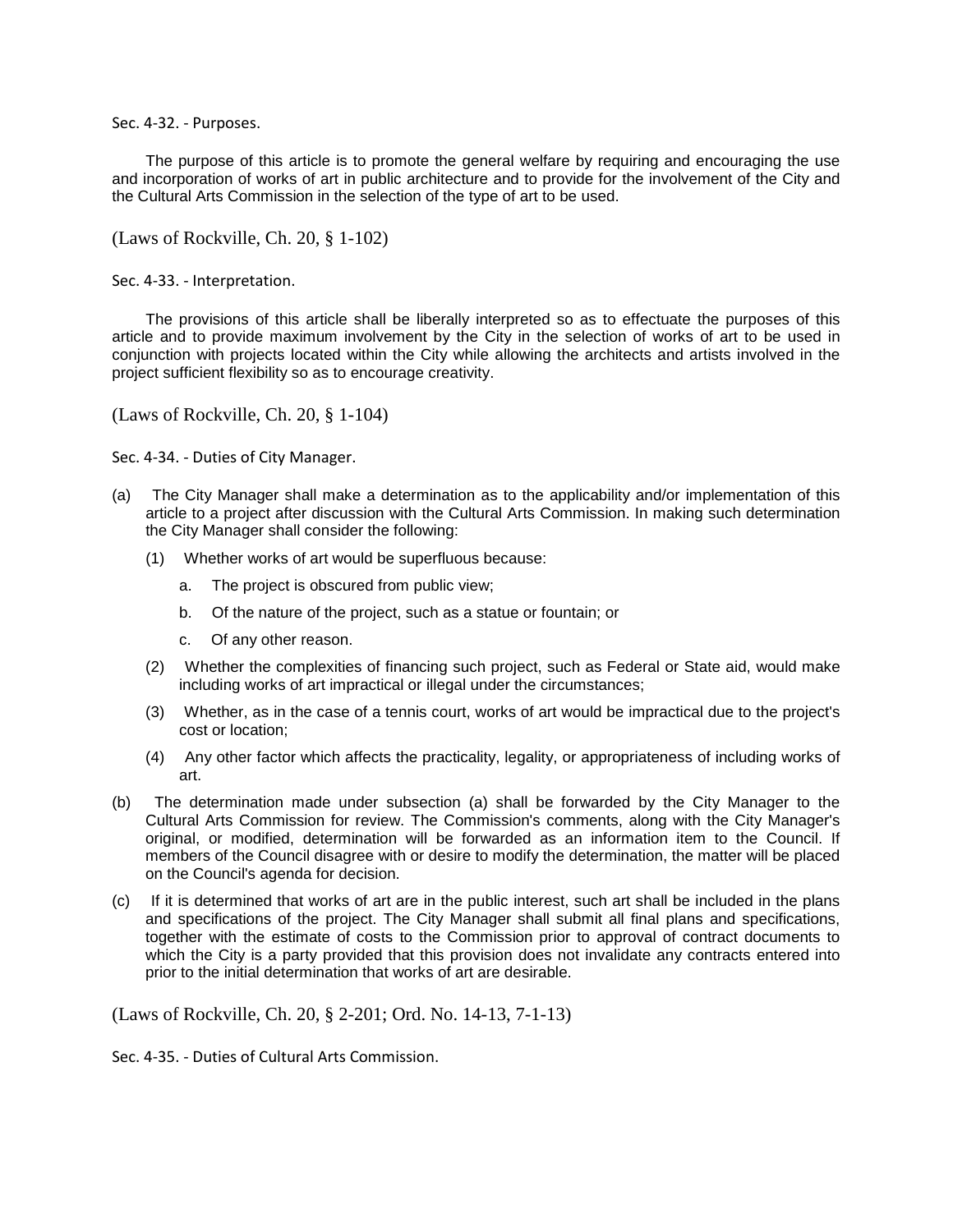- (a) Within thirty (30) days after the plans and other information referred to in section 4-34 are submitted to it, the Cultural Arts Commission shall determine, by majority vote of the members present at any regular or special meeting called for the purpose, whether it agrees with the City Manager as to the desirability of the proposed works of art.
- (b) If the Commission approves of the works of art included in the plans, it shall so indicate by returning such plans duly approved. If the Commission fails to act on such a submission within the thirty (30) day period, the City Manager may submit the plans and specifications to the Council for approval.

(Laws of Rockville, Ch. 20, § 2-202)

Sec. 4-36. - City construction projects.

Every appropriation for a City construction project shall include an amount for works of art equal to at least one (1) percent of the estimated total construction cost of the project to be borne by the City as estimated in the capital improvements program for the year in which such estimate is made. The Cultural Arts Commission may recommend to the Mayor and Council a dollar amount that is less than the one percent appropriation of the estimated total construction cost of the project and the remaining balance may be used on other works of art in other construction projects. If the one percent appropriation is unused on a determined project, the funds will be cumulative and made available for other projects at a later date.

(Laws of Rockville, Ch. 20, § 2-101; Ord. No. 14-13, 7-1-13)

Sec. 4-37. - Property sold by the City.

All contracts for sale of land owned by the City on which a project is to be constructed, and is to be used or occupied by any governmental body, agency, or department, shall require as a condition thereof that one (1) percent of the estimated total construction costs of the building or structure be appropriated or otherwise set aside for works of art; provided that such appropriation will not be required, if prior to the execution of the contract the project plans and specifications have been submitted to the City Manager who pursuant to the provisions of section 4-34 determines that works of art are not desirable.

(Laws of Rockville, Ch. 20, § 2-102)

Sec. 4-38. - Construction projects funded by any government.

It is the policy of the City to urge that works of art be included in the construction or remodeling of any building or decorative or commemorative structure within the limits of the City that is paid for wholly or in part by any Federal, State, regional, or local government. If any works of art are to be included in any such construction or remodeling, the plans and specifications for such project shall be submitted to the City for review and approval before construction begins.

(Laws of Rockville, Ch. 20, § 2-103)

Sec. 4-39. - Reserved.

ARTICLE IV. - PUBLICLY ACCESSIBLE ART IN PRIVATE DEVELOPMENT

Sec. 4-40. - Definitions.

The following words, terms and phrases, when used in this Article, have the meanings ascribed to them in this section, except where the context clearly indicates a different meaning: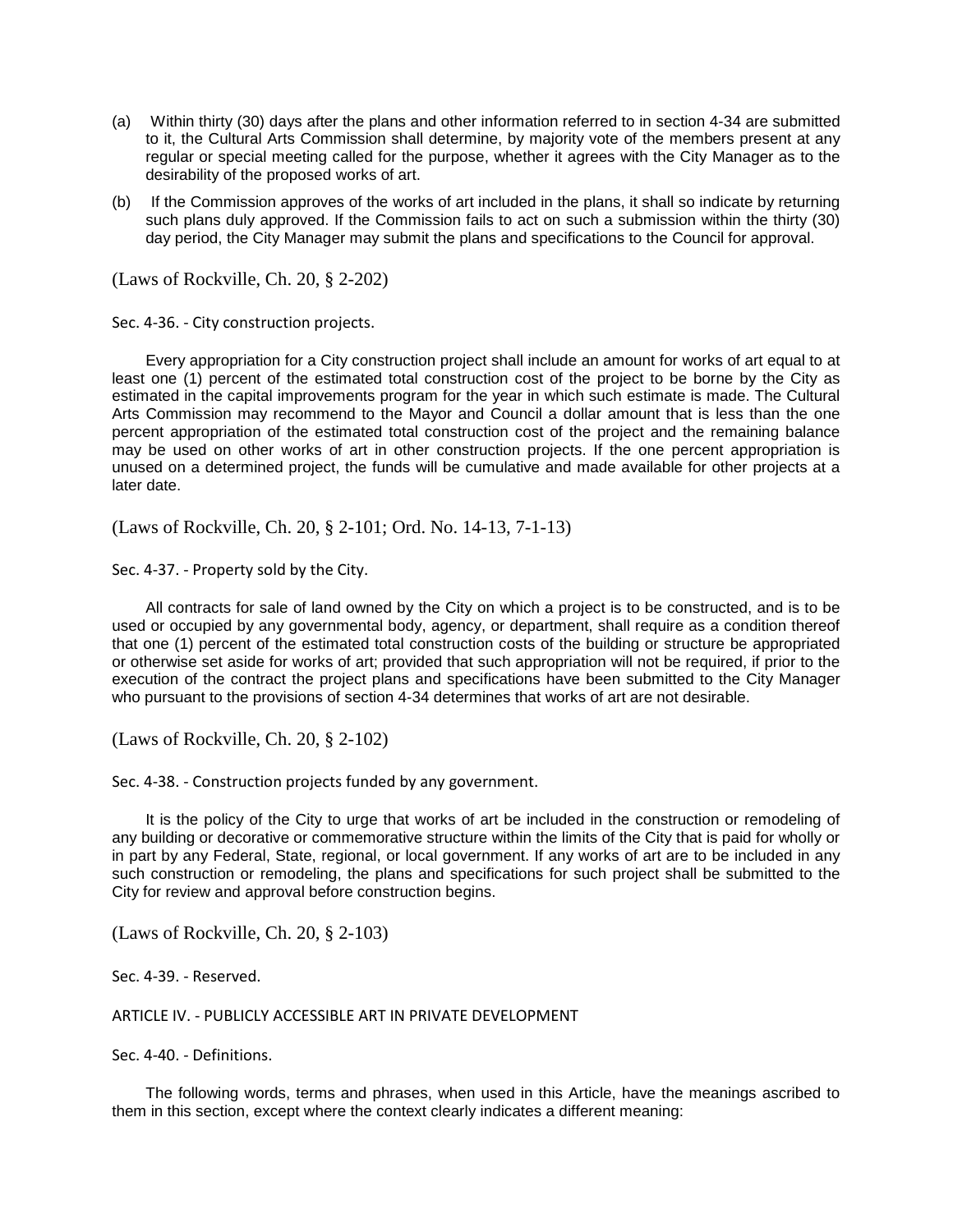*Applicant* means the person who applies for permission to undertake any construction project for which a new application for site plan approval, subdivision approval for a residential development not requiring a site plan approval, building permit, or the amendment of any such existing permit or approval is required.

*Art* means the application of skill and taste by an Artist, according to aesthetic principles, to an original creation in the visual, performing, or literary arts. "Art" does not include fixtures or features such as grates, streetlights, benches, signs, the choice or use of materials in architecture, or other design enhancements, unless designed by an artist as a unique feature for the project. Landscaping does not qualify as art.

*Artist* means a person who employs skill, talent, and creativity in an artistic medium or discipline, including but not limited to the visual, performing, and/or literary arts, and who meets one or more of the following criteria: realizes income through the sale, performance, publication, or commission of works of art; has previously exhibited, presented, performed, or published works of art in museums, galleries or other recognized art venues; has formal training or education in a field of art; has received awards or other form of recognition from recognized artists or arts organizations for his/her artistic accomplishments.

*Art event* means the display or presentation of art on a temporal basis under the supervision of an artist or professional arts administrator.

*Arts-based infrastructure* means infrastructure needed to showcase art or otherwise support artsrelated activities. Arts-based infrastructure includes, but is not limited to, furnishings, electrical, sound, and/or visual systems.

*Arts space* means a physical space dedicated to an ongoing arts-related use. Arts space includes, but is not limited to, indoor and/or outdoor spaces that function as administrative offices, performing/rehearsal facilities, presentation halls for film or lecture, programmed exhibit space, and art educational classrooms.

*City Manager* means the City Manager of the City of Rockville or the City Manager's designee or designees.

*Commercial parking facility* means a lot, structure, or portion thereof, other than an automobile sales lot, held out or used for the storage or parking of six (6) or more motor vehicles for compensation as the principal use of the property.

*Construction project* means any project to construct or renovate a permanent building or structure undertaken by a party other than the City or other government or public entity.

*Construction project site* means the property on which the construction project is located.

*Cultural Arts Commission* means the Cultural Arts Commission created by Chapter 4 of this Code.

*Eligible Arts Organization* means an organization that has met the following five (5) criteria for at least twenty-four (24) consecutive months immediately preceding a proposed donation of money, arts space, or arts-based infrastructure pursuant to this Article:

- (1) Has as its primary mission the exhibition, presentation, production or performance of, and/or education in the arts and/or the humanities;
- (2) Holds current status under IRS code 501(c)(3) or is a specifically defined arts organization within a larger 501(c)(3) organization;
- (3) Has its primary office in the City;
- (4) Is governed by an independent, legally liable board of directors operating under a mission statement for the organization and an operating budget specific to the organization; and
- (5) Offers more than half of its programs and services in the City and these programs and services are open to the public, with or without charge.

*Gross floor area* means the total number of square feet of floor area in a building or non-accessory parking structure excluding uncovered steps, uncovered porches, rooftop mechanical equipment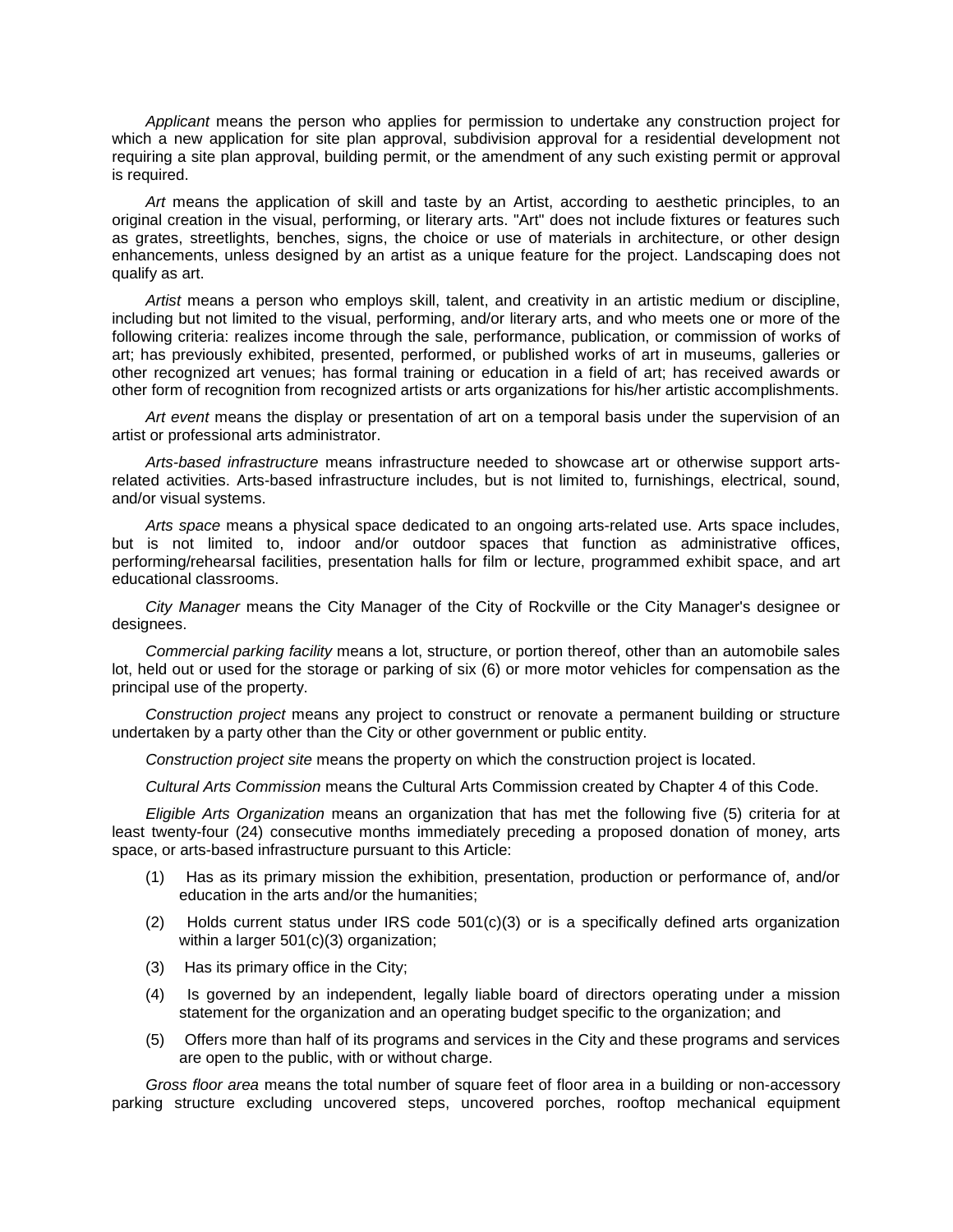enclosures and accessory off-street parking, but including cellars and basements designed and available for tenant use or occupancy. All measurements shall be made between exterior faces or walls or the centerline of walls of abutting buildings, foundations, piers or other means of support.

*Humanities* means archaeology, art history and criticism, comparative religion, ethics, history, jurisprudence, language, literature, philosophy and related social sciences.

*Literary art* means the creation and publication of written material that satisfies the definition of art, as defined herein.

*Performing art* means the temporal presentation to an audience of music, dance, drama, musical theatre, opera, film, sound, video, and/or spoken presentations such as lectures or readings.

*Person* includes an individual, association, firm, partnership, corporation, or other entity, but does not include the City or other government entity.

*Planning area* means a geographic area of the City established by the Approved and Adopted Comprehensive Master Plan that will be the subject of detailed planning studies or neighborhood plans within the framework of the Comprehensive Plan.

*Planning Commission* means the Planning Commission of the City.

*Professional Arts Administrator* means an organization or individual working as a professional administrator of the arts, who realizes income through the provision of services to contract artists and arts media for venues with public audiences, demonstrates previous success in oversight of on-site logistics, and provides leadership to appropriately market art events.

*Publicly accessible art* means privately owned, maintained, or produced works of art installed, presented, or performed in a location that is accessible to the public. If the art is located in an interior location it must be publicly accessible during normal business hours.

*Publicly accessible art expenditure* means the funds required by this Article to be spent on publicly accessible art.

*Social service agency* means any public or non-profit 501(c)(3) organization that provides or coordinates the provision of the basic human necessities (such as food, clothing, and shelter), health (including mental health) services, and/or those services that directly serve and protect the economic well-being and/or social functioning of individuals and families.

*Visual art* means tangible objects of art including, but not limited to paintings, sculptures, engravings, carvings, frescos, mobiles, murals, collages, mosaics, statues, bas-reliefs, tapestries, photographs, light/neon, drawings, stained glass, fountains, film, sound, video or other decoration, or any combination of media.

(Ord. No. 3-04, § 2, 2-9-04; Ord. No. 4-09, 3-9-09)

Sec. 4-41. - Purpose.

The purpose of this Article is to promote the general welfare by requiring and encouraging the use and incorporation of works of publicly accessible art in private development in order to preserve and enrich the character and environment of the community, improve the quality of life for those who visit, live and/or work in the City, ameliorate the harshness of increased urbanization, and foster the economic vitality of the community.

(Ord. No. 3-04, § 2, 2-9-04)

Sec. 4-42. - Scope.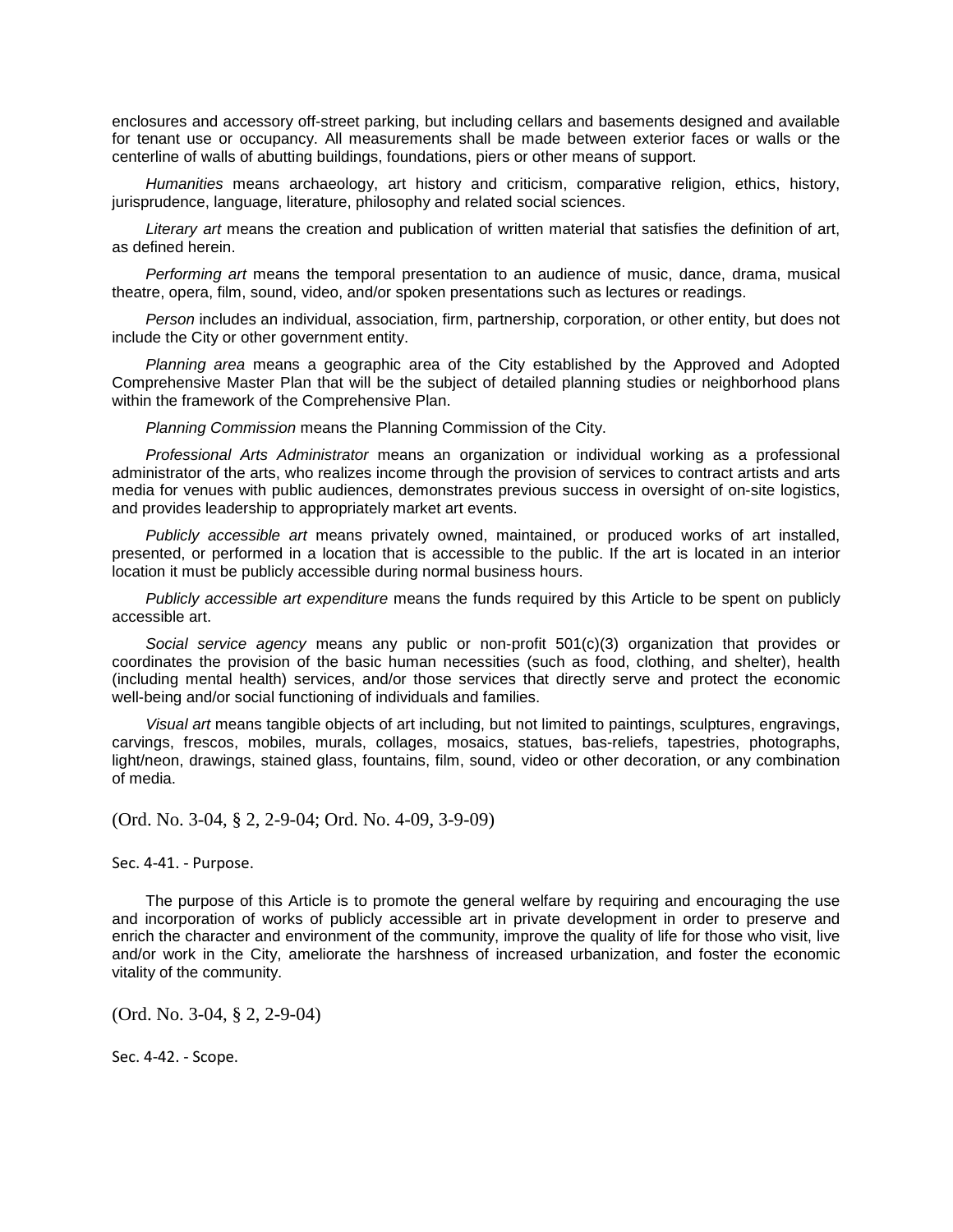Except as otherwise provided, provisions of this article apply to all construction projects that require a new site plan approval, subdivision approval for a residential development not requiring a site plan approval, or the amendment of any such existing permit or approval. The provisions of this article shall also apply to any application for a new building permit for interior and/or exterior modifications, renovation, or additions to multiple-unit dwelling residential, commercial or industrial development for which a new or amended site plan approval is not required.

(Ord. No. 3-04, § 2, 2-9-04; Ord. No. 4-09, 3-9-09)

Sec. 4-43. - Interpretation.

The provisions of this Article are to be liberally construed so as to effectuate the purposes of this Article and to encourage creativity.

(Ord. No. 3-04, § 2, 2-9-04)

Sec. 4-44. - Expenditure for publicly accessible art required; exclusions.

- (a) All construction projects not otherwise excluded from the requirements of this Article must include the expenditure of funds to provide for publicly accessible art.
- (b) The required publicly accessible art expenditure shall be calculated in accordance with the following schedule:
	- (1) Single dwelling unit detached, semi-detached, and townhouse construction:
		- a. Three hundred dollars (\$300.00) per dwelling unit for the first one hundred (100) dwelling units.
		- b. Two hundred twenty-five dollars (\$225.00) per dwelling unit for the second one hundred (100) dwelling units.
		- c. One hundred fifty (\$150.00) per dwelling unit in excess of two hundred (200) dwelling units.
	- (2) Multiple-unit dwelling residential construction:
		- a. Four hundred fifty (\$450.00) per dwelling unit for the first one hundred (100) dwelling units.
		- b. Three hundred thirty-seven dollars (\$337.00) per dwelling unit for the second one hundred (100) dwelling units.
		- c. Two hundred twenty-five dollars (\$225.00) per dwelling unit in excess of two hundred (200) dwelling units.
	- (3) Commercial construction (including commercial parking facilities):
		- a. Thirty cents (\$.30) per square foot for the first one hundred thousand (100,000) square feet of gross floor area.
		- b. Twenty-three cents (\$.23) per square foot for the second one hundred thousand (100,000) square feet of gross floor area.
		- c. Fifteen cents (\$.15) per square foot exceeding two hundred thousand (200,000) square feet of gross floor area.
	- (4) Industrial construction: Seven and one-half cents (\$.075) per gross square foot of gross floor area.
	- (5) Expansion of an existing residential project:
		- a. The required expenditure shall be calculated based on the number of additional dwelling units. (Not including approved accessory apartments).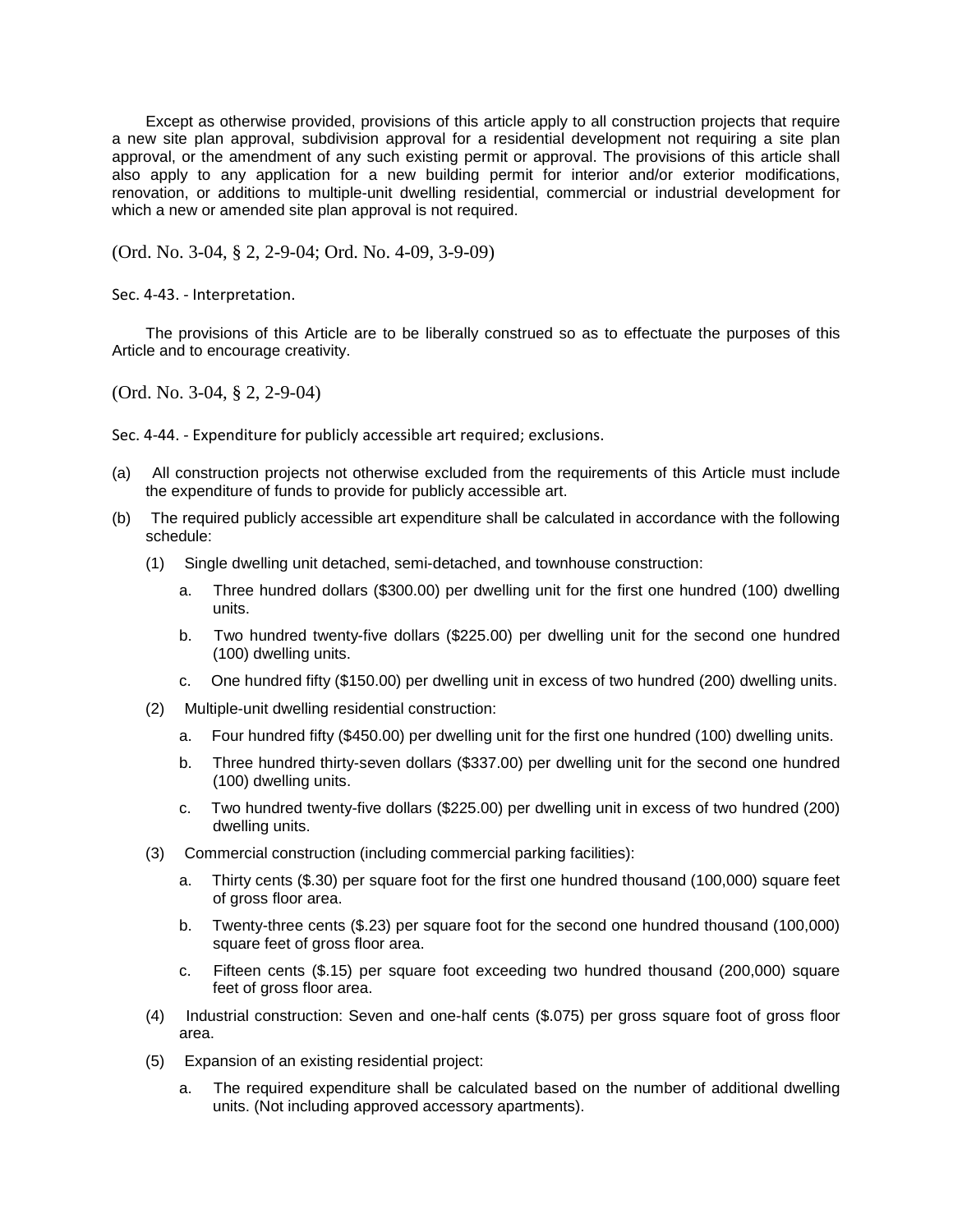- b. If the additional dwelling units increase the number of dwelling units in the residential project by one hundred (100) percent or more, the required expenditure shall be calculated based on the total number of dwelling units in the project.
- (6) Expansion of an existing commercial or industrial building, or a commercial parking facility:
	- a. The required expenditure shall be calculated based on the amount of additional gross floor area.
	- b. If the additional gross floor area increases the size of the existing building or structure by one hundred (100) percent or more, the required expenditure shall be calculated based on the total gross floor area of the building or structure.
- (7) Renovations to an existing commercial or industrial building or commercial parking facility:
	- a. Renovation disturbing fifty (50) percent or more of the gross floor area of the building or structure: the required expenditure shall be calculated based on the gross floor area of the entire building or structure at the rate applicable to construction of the same type.
	- b. Any renovation that when considered together with all renovations to the same building or structure occurring within the preceding twenty-four (24) months disturbs fifty (50) percent or more of the gross floor area of the building or structure shall subject the entire building or structure to the publicly accessible art expenditure requirements of this section at the rate applicable to construction of the same type.
- (c) The publicly accessible art expenditure required by this Article shall be adjusted annually to reflect the increase or decrease in the Builder's Cost Index (BCI), as published by Engineering News Record, published by the McGraw Hill Companies.
- (d) The following construction projects are not subject to the requirements of this section:
	- (1) New residential construction projects consisting of a total of less than ten (10) dwelling units.
	- (2) Construction of moderately priced dwelling units (MPDUs) as defined in Chapter 13.5 of this Code, or other comparable housing projects designated for households with incomes at or below the MPDU income limits, and/or residential projects for which prices are set at or below the maximum MPDU sales or rent price levels. These projects must have long-term controls over sales and/or rent prices that are deemed acceptable to the City Manager.
	- (3) Construction of places of worship and their accessory uses located on the same site.
	- (4) Construction projects in which a social service agency is the owner of the project and an occupant of at least fifty (50) percent of the premises.
	- (5) Renovations or reconstruction to repair damage or deterioration caused by fire, flood, explosion, earthquake, weather-related event, vandalism, act of war, or civil disturbance.
	- (6) Parking facilities that are accessory to another primary use on the site.
	- (7) The following renovations to existing buildings or structures:
		- a. Government mandated code compliance construction projects, such as projects exclusively designed for compliance with the Americans with Disabilities Act ("ADA"), the Maryland Accessibility Code, the National Fire Protection Association (NFPA) Life Safety Code, and/or fire sprinkler retrofits required by the City.
		- b. Renovations to a building or structure for which a publicly accessible art expenditure has previously been made pursuant to this Article within the previous 10 years. This exception does not apply to any renovation that increases the building envelope of the existing building or structure.
		- c. Renovations in which less than 50% of the gross floor area of the building is disturbed, except as otherwise provided by subsection (b)(7)b. of this Section. This exception does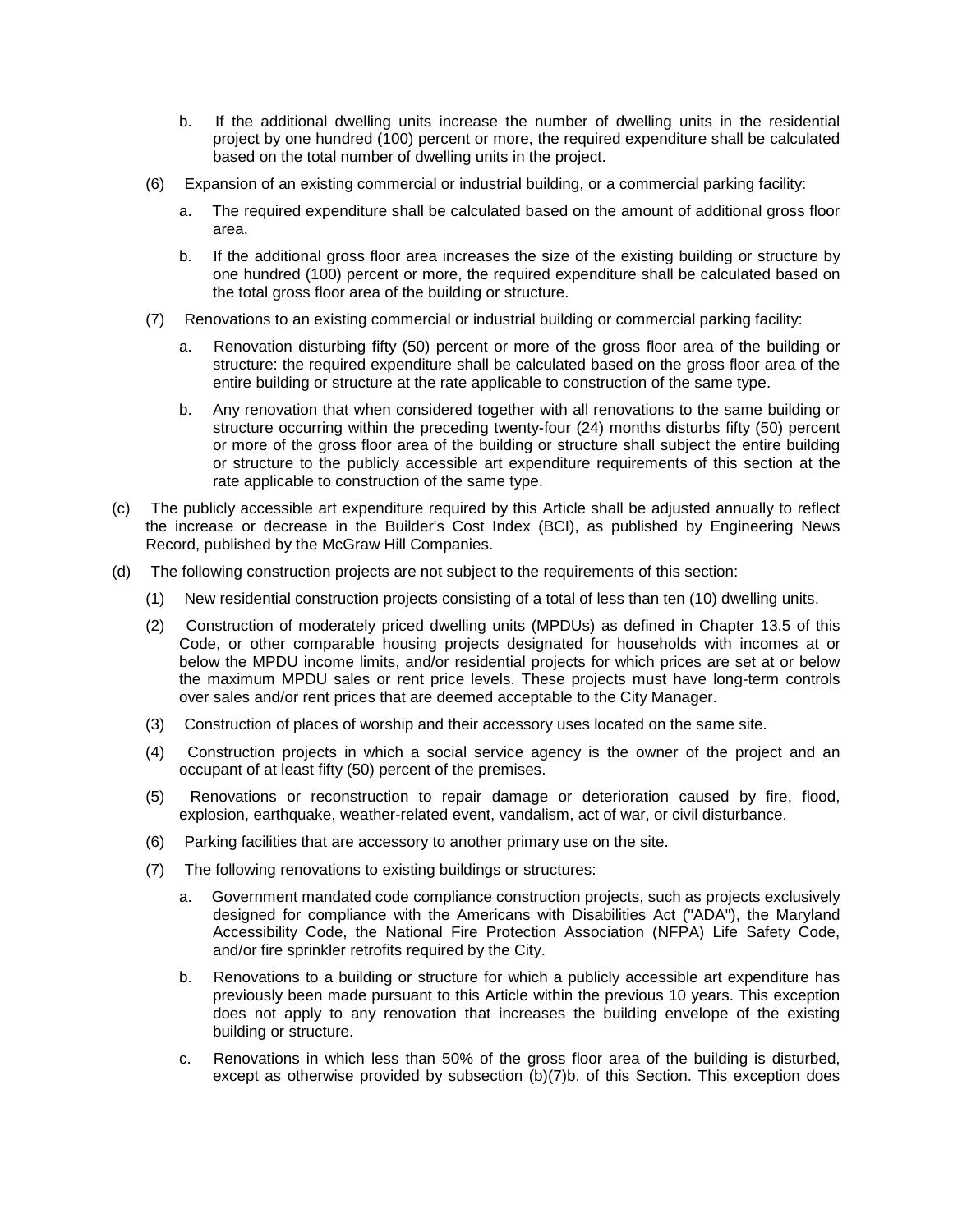not apply to any renovation/addition that increases the building envelope of the existing building or structure.

(Ord. No. 3-04, § 2, 2-9-04; Ord. No. 4-09, 3-9-09)

Sec. 4-45. - Publicly accessible art options.

The publicly accessible art expenditure requirement of this Article may be satisfied by utilization of one (1) or more of the following options at the discretion of the developer:

- (a) Installation or presentation of publicly accessible art in any of the following locations:
	- (1) On the construction project site.
	- (2) On other private property within the same planning area as the construction project site.
	- (3) On City property or other public property within the same planning area as the construction project site, subject to the approval of the City or other owner of the public property.
- (b) Monetary donation to any of the following:
	- (1) The City's "Friends of the Arts" fund.
	- (2) A specific City "Art in Public Places" project located in the same planning area in which the construction project is located.
	- (3) An Eligible Arts Organization, as defined herein.
- (c) Provide arts space or arts-based infrastructure in the City for use by the City of Rockville or an Eligible Arts Organization suitable to the needs and purposes of the intended user and subject to the approval of the intended user.
- (d) Combine the art expenditure requirements of two (2) or more development projects within the same planning area to provide publicly accessible art, an arts space, or an arts-based infrastructure.

(Ord. No. 3-04, § 2, 2-9-04)

Sec. 4-46. - Criteria for the design, selection, and implementation of publicly accessible art.

- (a) The following criteria should be considered by the applicant when designing and selecting publicly accessible art:
	- (1) The art should be located where the public has ready access, such as lobbies, plazas, green areas, etc.
	- (2) Visual art should be designed for safety, durability of design and materials, and suitability for the intended location.
	- (3) Visual art should be easy to maintain in its original and intended state.
- (b) Responsibility for final selection, expenses. The final selection of the art and/or artist(s) to be commissioned for creation or presentation of publicly accessible art is the sole responsibility of the applicant. The applicant is responsible for all expenses incurred in connection with the selection process and all expenses for the artist's design, fabrication, installation, and/or presentation of publicly accessible art required by this Article.
- (c) Ownership. All visual art, arts spaces, and arts-based infrastructure will become the property of the owner of the land on which the art, arts space or arts-based infrastructure is located.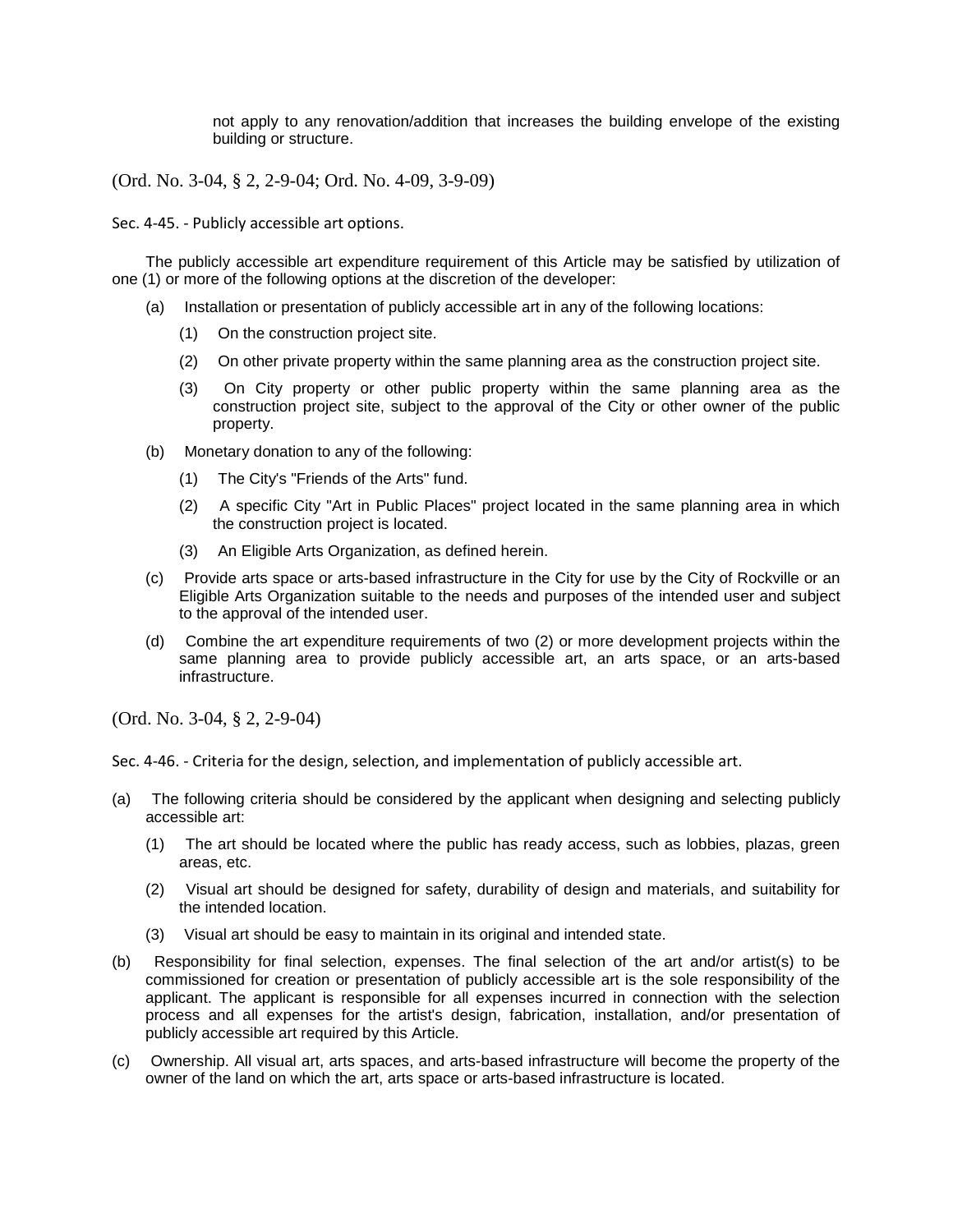(Ord. No. 3-04, § 2, 2-9-04)

Sec. 4-47. - Submission of plans for publicly accessible art required; implementation.

- (a) A conceptual plan for the provision of publicly accessible art shall be submitted with any application for a site plan or project plan approval, or application for preliminary subdivision plan subject to the requirements of this article. The conceptual plan shall include the location of the art, a conceptual description of the art, and the qualifications of the artist. Where an arts space or arts-based infrastructure will be provided, the conceptual plan shall include the location of the arts space or artsbased infrastructure, an acknowledgement from the intended user(s) that the arts space and/or the arts-based infrastructure is suitable for their needs and purposes and will be utilized by the intended user(s).
- (b) A final plan for the provision of publicly accessible art shall be submitted with any application for a building permit and shall include a detailed description of the art, the arts space, or arts-based infrastructure; an itemization of the costs related to the art, the arts space, or the arts-based infrastructure; and a statement of the amount of the publicly accessible art expenditure required for the construction project.
- (c) Publicly accessible art, arts space, or arts-based infrastructure shall be installed or presented in substantial conformance with the final plan prior to the issuance of the first occupancy permit for the construction project or in accordance with such other schedule as may be approved in connection with the approval of the construction project. An agreement shall be executed and a bond posted by the applicant, in a form approved by the City Attorney, prior to the issuance of the first occupancy permit for the construction project for any art, arts space, or arts-based infrastructure to be installed or presented subsequent to the issuance of the first occupancy permit for the construction project.

(Ord. No. 3-04, § 2, 2-9-04; Ord. No. 4-09, 3-9-09)

Sec. 4-48. - Installation and Maintenance of Publicly Accessible Art.

- (a) Publicly accessible visual art, arts space, or arts-based infrastructure must be installed and maintained so as not to fall into a state of disrepair or become a nuisance.
- (b) Failure of the applicant to install or maintain publicly accessible visual art, arts space or arts-based infrastructure in a state of good repair shall constitute a violation of this Article.

(Ord. No. 3-04, § 2, 2-9-04)

Sec. 4-49. - Removal, relocation and replacement of publicly accessible works of art.

- (a) Publicly accessible visual art installed as part of a construction project pursuant to the provisions of this Article may be relocated or replaced on-site provided that the relocated and/or replaced art is located in an area accessible to the public.
- (b) Publicly accessible visual art installed as part of a construction project pursuant to the provisions of this Article may not be removed from the construction project site within five (5) years from its installation unless it is replaced on-site with other publicly accessible art or payment of a contribution is made to the City for use in providing publicly accessible art. Said payment shall be made in accordance with an art contribution schedule to be established by resolution of the Mayor and Council.
- (c) Arts spaces and arts-based infrastructure installed in satisfaction of the art expenditure requirement of this Article may not be removed or relocated unless approved by the City Manager, subject to such reasonable terms and conditions as may be imposed.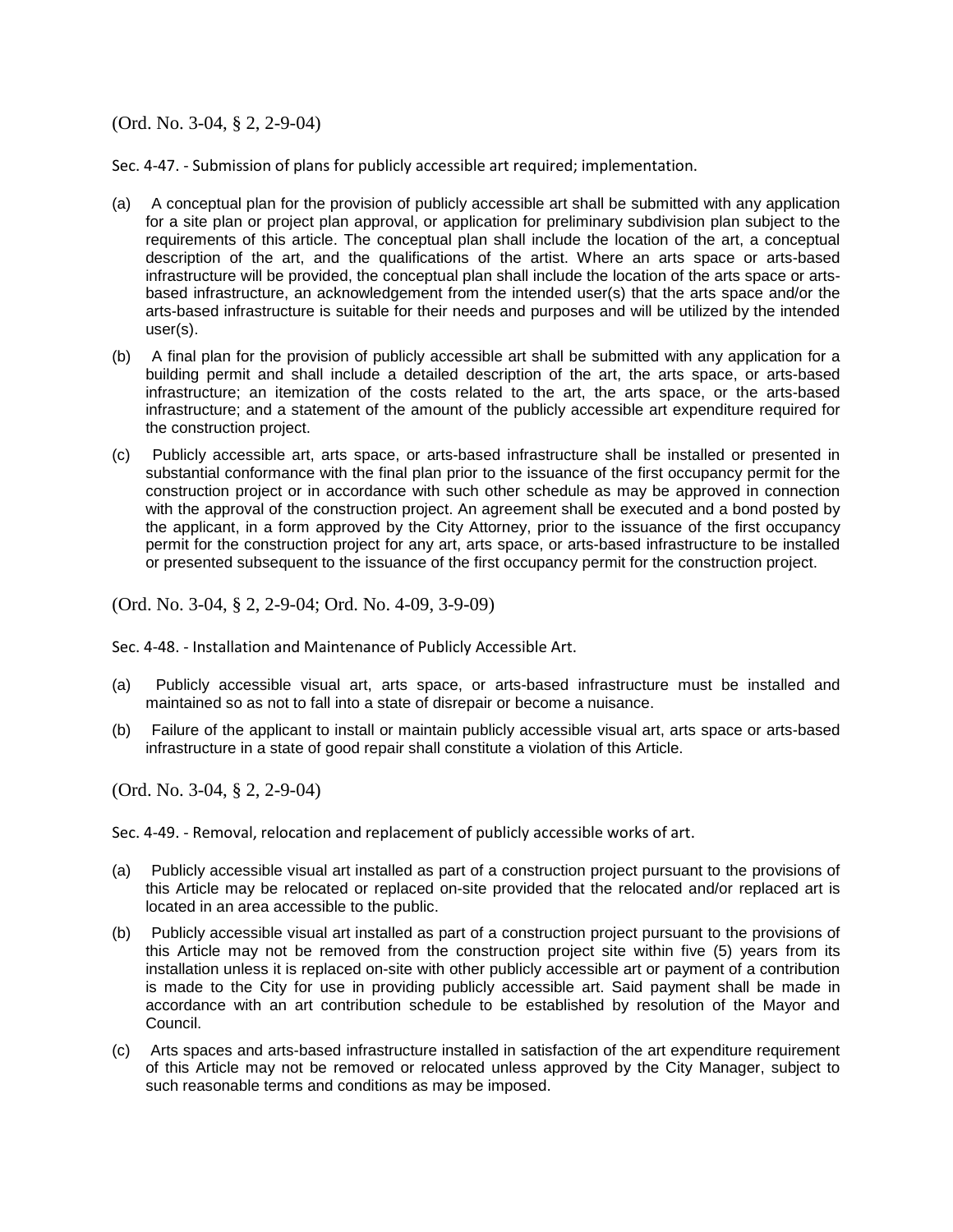## (Ord. No. 3-04, § 2, 2-9-04)

Sec. 4-50. - Administration.

- (a) City Manager. The City Manager shall establish policies and procedures deemed appropriate for the implementation of the provisions of this Article, including but not limited to providing developers with guidelines and other information to assist them in complying with the provisions of this Article.
- (b) Mayor and Council. The Mayor and Council by resolution shall establish the art contribution schedule referenced in section 4-49(b) herein.
- (c) Upon request of an applicant, the Cultural Arts Commission shall provide advice on a selection process to procure and implement publicly accessible art.

(Ord. No. 3-04, § 2, 2-9-04)

Sec. 4-51. - Enforcement.

- (a) Failure to comply with any provision of this Article shall constitute a municipal infraction as set forth in section 1-9 of this Code.
- (b) In addition to any other remedy set forth in this Article, the City shall have those remedies set forth in section 1-11 of this Code.

(Ord. No. 3-04, § 2, 2-9-04)

ARTICLE V. - ART IN PUBLIC PLACES

Sec. 4-52. - Art in Public Places program.

The objective of the Art in Public Places program is to acquire and/or commission public art projects recommended by the Cultural Arts Commission and citizens. These site-specific projects usually express historical, cultural or social themes related to the particular location.

(Ord. No. 15-13, 7-29-13)

Sec. 4-53. - Public art projects.

The Art in Public Places program is administered in accordance with the Art in Public Places Master Plan approved by the Mayor and Council. The public art projects include, but are not limited to, paintings, sculptures, engravings, carvings, frescos, mobiles, murals, collages, mosaics, statues, bas-reliefs, tapestries, photographs, light/neon artworks, drawings, stained glass, fountains, environmental/earthworks or other decoration for exterior or interior sites. Public art projects do not include fixtures or features such as grates, street lights, benches, signs or landscaping.

(Ord. No. 15-13, 7-29-13)

Sec. 4-54. - Appropriation for City public art projects.

An amount equal to one-tenth of one (0.10) percent of the prior year's adopted General Fund budget is to be transferred annually from the General Fund to the Art in Public Places program, subject to appropriation by the Mayor and Council.